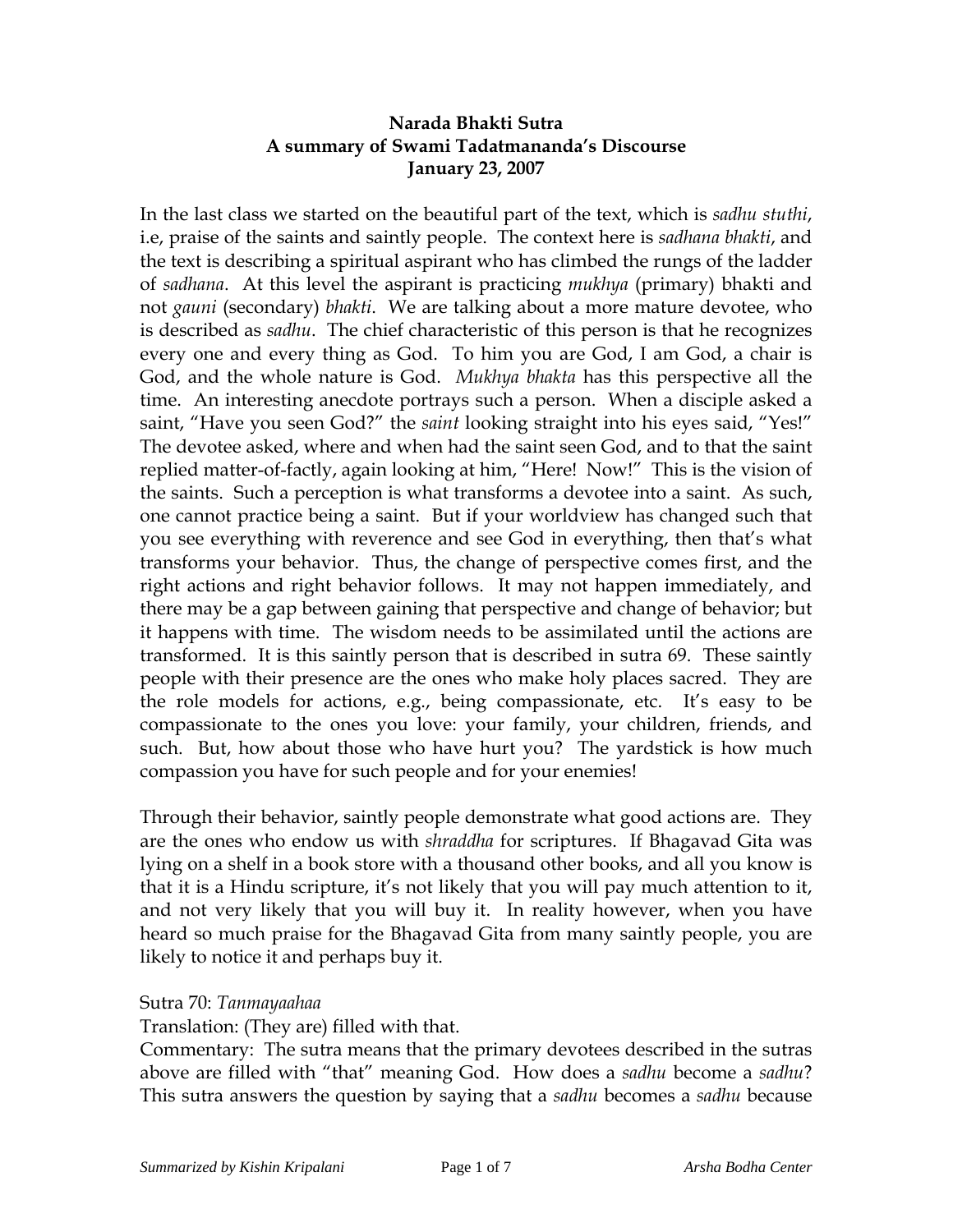"he is full of That"! Meaning that he is made of God. But then, we all are manifestation of God, so what's the difference? Sutra implies that a sadhu is "full of God", or filled with God. He is the one who has realized divinity within, and the one who feels divine. It has to be an emotional feeling and not merely an intellectual feeling about divinity. Without the emotional engagement, divinity is only a concept in the head and an empty understanding. There may be many emotions associated with divinity, e.g., a feeling of gratitude towards God, reverence, awe, or joy. With this divinity within, you have need for nothing else. When you are full of love for God, your behavior has got to be transformed. You will give everything you possibly can.

Normally, we have many demands on ourselves: demands of our profession, demands for taking care of family, relatives, friends, etc. But when you only have limited resources and two arms to work with, how much can you do? Your time, emotional energy, and financial resources are limited. You can only give how much you have; you are limited. But the one, who is described as *tanmaya*, is the one who is full of God and has no limits.

Swamiji related his own experience of seeing this virtue of giving without any limit, in his own guru, Pujya Swami Dayananda Saraswati. He saw it in total amazement how Pujya Swamiji kept on giving. He gave his time, his efforts, and even his money-and this even when some would ask for favors that might seem like taking undue advantage of Pujya Swamiji's giving nature. We ourselves are often in that situation when some one is taking advantage of you. Imagine when a certain relative who has asked you of financial favors in the past again asks you for a loan. You know you will probably never see a dime of that money back, but you give with hesitation and reluctance, because you feel awkward to do otherwise. But not Swamiji; he gave repeatedly and without hesitation. As for fiscal responsibility, he felt he had to do what he thought was appropriate. It was that simple to him! Swamiji thought this is what makes Pujya Swamiji so unique. This is an example of real compassion, a mark of a *tanmaya*, one full of God. Imagine some one hurting you but you response with kindness and compassion-it can only happen when you are *tanmaya*.

There is a charming little story from *puranas* that illustrates this unlimited giving. It's the story of *akshaya paatra* (magic vessel) that was gifted by Sun-God to Pnandavas and their wife Draupadi while they were in exile. Once they were visited by the short-tempered *rishi* Durvasa along with his 1000 disciples in their forest cottage. Rishi told them that right after he and his disciples have bathed in the river, they all would have a meal. Draupadi was aghast! She and the Pandavas had finished eating their meal and all she could find was a single grain of rice! Draupadi realized how she and her husband would suffer the wrath of Durvasa, if nothing were served. She prayed to Lord Krishna and cooked the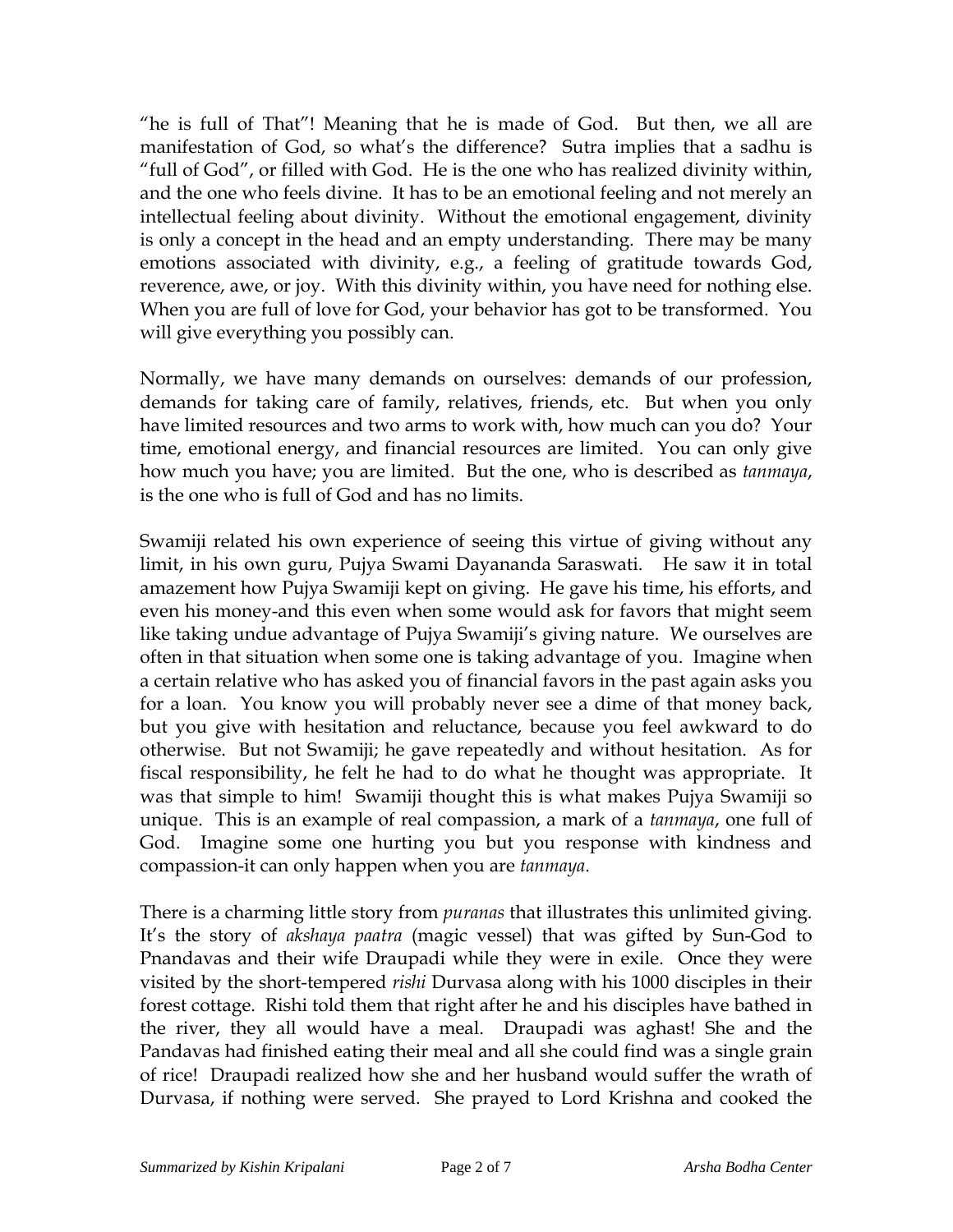single grain of rice thinking of him. When the guests arrived after their bath, she started serving them rice. She kept on serving ladle after ladle of rice to each one of them and the pot kept on providing the rice-it would not empty even after all were well fed. *Tanmaya* is like that! Like the *akshaya paatra*, which never emptied, they keep on giving.

One may not have unlimited material resources to give, but love is something one give without limit. Your ability to love is like *akshaya paatra*. The more love you give, the more love you have left to give, and more loving you become.

One final example that nicely brings out the sense of infinite fullness of a saint, can be seen in a rather unique interpretation of the famous mantra, *"purnamadaha purnaidam, purnaat purnam udachyate, purnasya purnamaadaya, purnameva vashishyate"*- essentially it means , "that is full, this is full; from that fullness this fullness comes forth, leaving what is still full". Conventionally, this mantra is interpreted from a Vedantic perspective, where "this" refers to the universe (creation) and "that" to Brahman; the mantra reveals the infinite nature of brahman, the underlying reality of the creation. In Swamiji's interpretation, it shows a connection between God and *tanmaya*, the *sadhu*, who is full: "God is full, this *sadhu* is full. Take as much as you want from *sadhu*, the *sadhu* remains  $f_{11}$ ] $''$ 

Sutra 71: *Modante pitaro, nrityanti devataahaa, sanaathaa cheyam bhurbhavati.* Translation: The ancestors rejoice, *devatas* dance, and this earth is blessed with a savior.

Commentary: On the surface, this sutra is in the praise of the *sadhus* (saints). It states that, because of these saintly people the fathers and forefathers are happy, the *devatas* dance out of joy and, the earth is blessed by these saints because they are the saviors of this world. But there is another meaning as follows.

Every one is born with three debts, according to our scriptures. We owe these debts for being born as human beings, which is the most precious birth of all other forms that we can be born with. For this reason owe a responsibility or a debt. When, by your good fortune, you win a lottery of one hundred million dollars, you have to bear the responsibility associated with this good fortune; you have to use discretion and utilize the money wisely.

With the good fortune of being born as a human, you also have a responsibility to live wisely and be grateful. You owe your gratitude to your ancestors, to *devatas*, and to *rishis*. You were born as a human being because of your ancestors; so when you become *tanmaya*, they rejoice because you have fulfilled your life. It's the same as when parents rejoice when their children reach pinnacle of success in their academic fields and professional careers.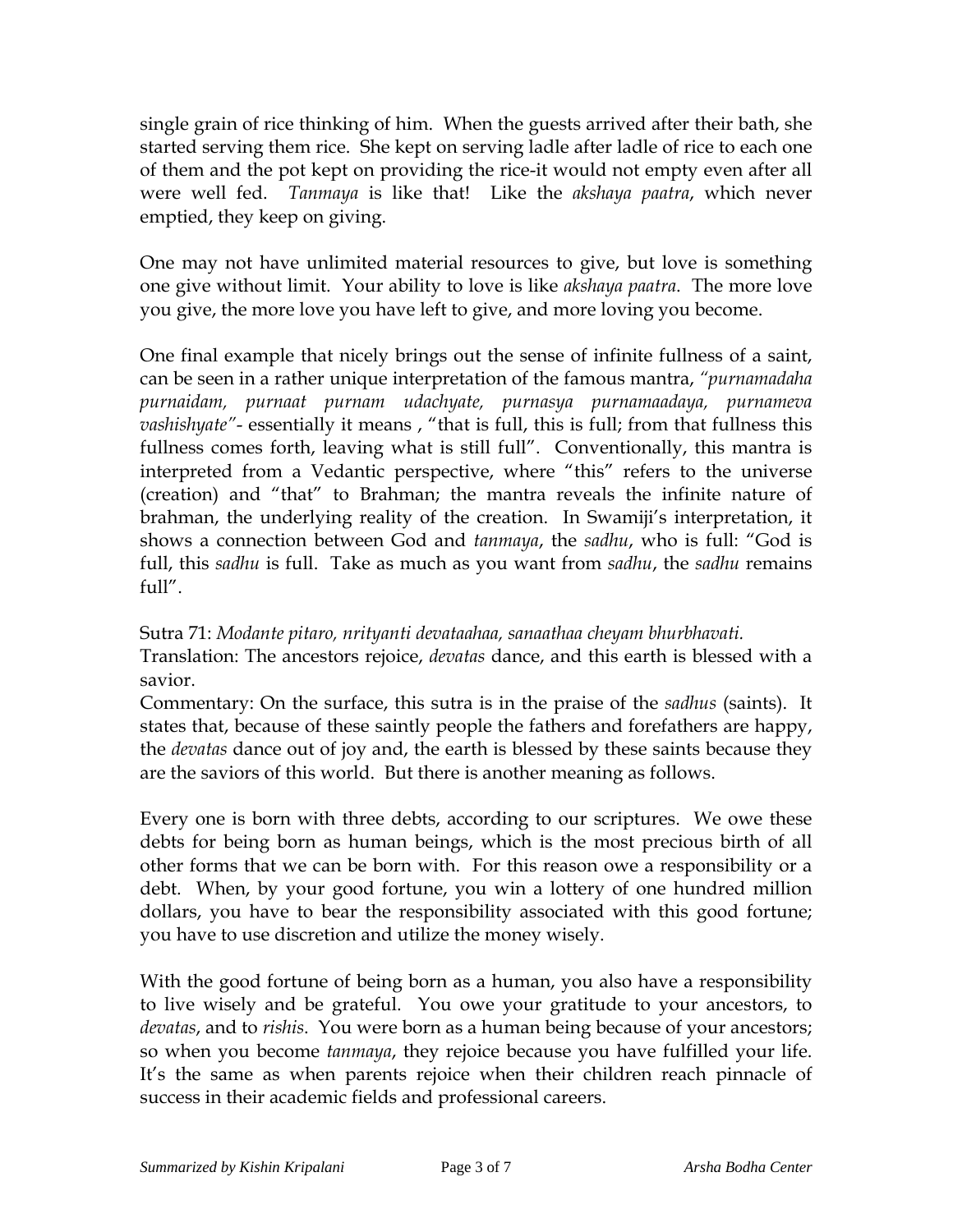You owe the second debt to *devatas*. In Vedic times, forces of nature, wind, fire, water, rains, etc. were recognized as gods by the names *Vaayu*, *Agni*, *Varuna*, *Indra*, etc. You owe your human birth to natural forces and hence to *devatas* who are the presiding deities of these natural forces. It is your responsibility to live wisely and not abuse the natural resources provided by blessings of *devats*. They are not going to be happy if you don it live in an ecologically sensible way. Imagine how you would be judged if an account was taken of your contributions in your lifetime, years after you were gone. You might have had some professional achievements, you left some progeny behind, and you also left all the heaps of waste paper and tons of garbage you generated as a consumer! This kind of a legacy is not going to have *devatas* dancing out of joy!

Another point the sutra makes is that these saints are the saviors of the world. Such a savior is best exemplified by Chaitanya Mahaprabhu. Chaitanya was born about 500 years back in Bengal in an orthodox Brahmin family. Although initially, his major interest was acquiring Vedic knowledge as a scholar, later, as he grew up, he underwent a total transformation and became a staunch proponent of *bhakti*. He was considered a rebel and his followers grew vastly in numbers. He was a revolutionary of his times who had a broad impact. He realized there was too much emphasis on rituals and *havans* in his times. He said let's worship Krishna, let's sing *kirtans* in praise of Lord Krishna and let's dance in ecstasy of His love. He had transformative power. The impact of his powerful *bhakti* movement that started 500 years back continues up to this day.

In every religion there are movements like that, by people who are rebellious and reformist who change the direction of a religion. Jesus Christ was a Jew and he found Judaism rigid and orthodox. He, with his different views and his teachings, started the Christian religion, which is the biggest religion in the world today. But Martin Luther, in he 16<sup>th</sup> century, came as another rebel and started a reformist movement in the Christian religion itself. This movement gave rise to a new denomination of Christianity that came to be known as Protestant. Mahatma Gandhi was another great figure that had the transformative power-he changed the course of history and showed the effectiveness of his non-violence movement. He demonstrated it as a powerful force, which gained freedom for India from the colonial rule of the British. He is to be reckoned as a savior, who had the power to bring about a major transformation in thinking of the people across the world. Such persons who bless the earth by their presence exemplify *tanmaya*.

## Sutra 72: *Naasti teshu jaati-vidyaa-rupa-kula-dhana-kriya-aadi-bhedaha.*

Translation: Among them, there is no distinction based on caste, education, appearance, family, wealth, profession, etc.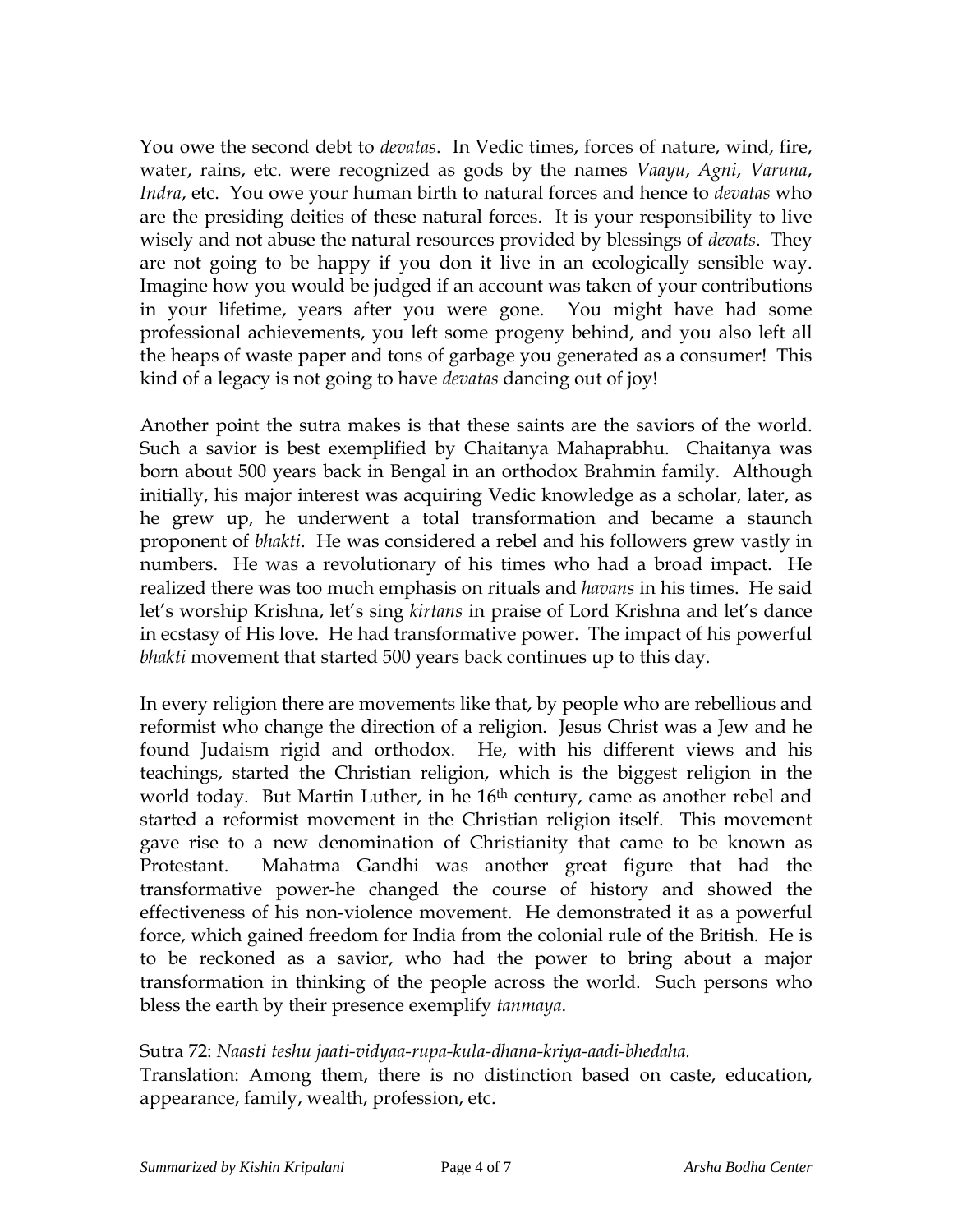Commentary: Among these saints (*tanmaya*) there is no discrimination against any one based on such factors as mentioned in the sutra. This is the conventional meaning. Another meaning is that people who are saints can be any body regardless of these same factors, i.e., their caste, education, appearance, etc. Let's look at each of these factors from both perspectives.

Caste (*jaati*): Every one is a form of God and every one is divine regardless of their caste. Although caste is not that big a factor in modern world, there still exists discrimination based on race, and, ethnicity. A saintly person is devoid of such discrimination.

Education (*vidya*): We sometimes have a tendency to judge people because they don't have a high level of education. If some one does not have, for example, the fluency to speak the English language properly, we are prone to judge them as being lower in some way, just because they did not have the benefit of education as we did. Education does not make any one a better person than an uneducated person. A saintly person will not do that.

Appearance (*rupa*): People also make their opinions based on appearance of others, as though some one not appearing so well is inferior. When we see one who is significantly disfigured because of some unfortunate accident like fire burns, etc., we tend to feel uncomfortable. The person has undergone tremendous suffering, and we should instead feel compassionate towards them.

Family(*kula*) background: "If you are from the right side of the tracks you are OK"-this type of attitude discriminates between the families that are considered "upper class" versus "lower class"; it's particularly true in India, although it exists in the US and other parts of the world to a certain extent as well. A *sadhu* will not discriminate on this basis.

Wealth (*dhana*): When we see someone who does not have much money, we make our own judgments. We conclude that the person is not industrious, or he is lazy and not motivated. Even if the person is all that and is not ambitious, who are we to judge? A wise person does not discriminate based on wealth.

Profession (*kriya*): People tend to think of scientists, doctors, and engineers as a high class people and others in professions like butchers and leather tanners (particularly in India) or garbage collectors as lower class. Once again, there is no need for such discrimination; people in any profession can have "high" thinking.

Another interpretation of the sutra mentioned above can also be very clearly seen. As a matter of fact, it's not uncommon to see two meanings in many a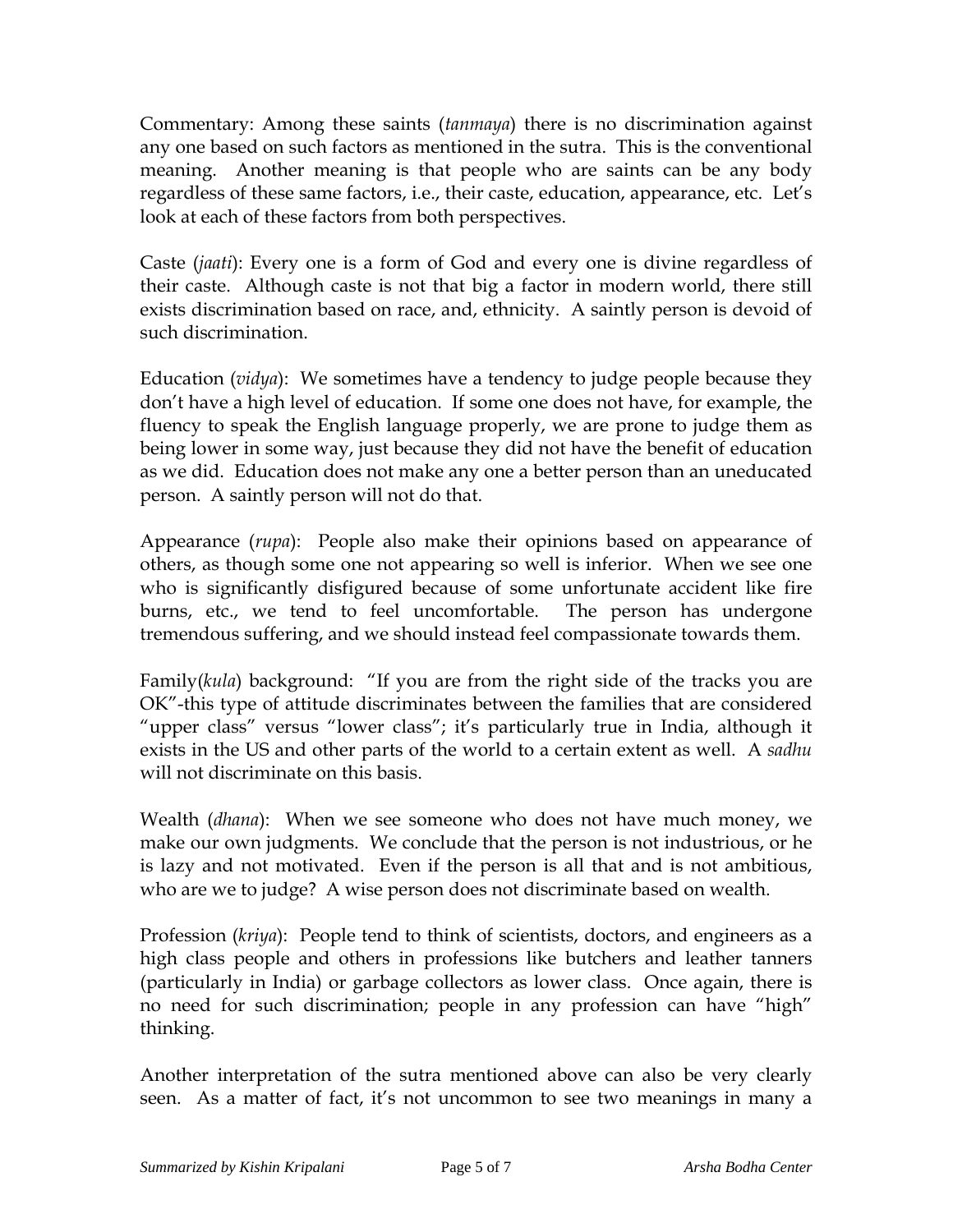verses in scriptures like Bhagavad Gita, etc. Accordingly, with regards to caste, the saints can come from any family and, not only Brahmin families-they may be from any *varana* including *sudras* (laborers) or even outcastes. They can be born anywhere in the world, not only in India or only in Hindu tradition. Similarly, there is no rule that they have to be educated. Even a dumb-witted person can be a saint; Swamiji tells delightful stories of a factionary saint, Manda Baba, who illustrates such a saint. One can be educated and intelligent and yet be a *raksasa*, like Ravana. The same is true with regard to wealth; saints don't have to come from poor families, or rich families-it could be either one. As far profession, saints may be engaged in teaching, or something else, or may do nothing. They may have no inclination to teach, or no one may ask them to teach.

Thus, the sutra has both the meanings, namely, that saints don't discriminate against people on any basis, and there is no distinction among saints regardless of their background based on those same factors.

### Sutra 73: *Yatastadiyaahaa*

### Translation: Because they are His own

Commentary: This sutra can be similarly interpreted in two ways: one, there is no distinction among the saints regardless of who they are because they are all His and secondly saints don't discriminate against people because all people are His. There is a very nice saying in the Christian tradition, that says, "We are all God's children", looking upon God as our father, which is a traditional way Christians look upon God. If we are all God's children, how can we be partial to any one or favor any one. Even we as parents make every effort to play no favorites and love and treat our children equally, regardless of how many of them are there. Similarly, God does not favor any one. To Him all are equal-this includes the most wicked, the most mean spirited persons, including cruel dictators, and terrorists and their leaders that we unfortunately see in today's world. A *tadiyaahaa* is the one who recognizes this fact- that every one is equally deserving of love and compassion.

Looking at the second meaning, *tadiyaahaas*, seeing themselves as His, serve him with a *daasya bhava*, i.e., the attitude of a servant. They see themselves as God's hands and arms. They see themselves as instruments of God's compassion. It is as though this saint is a flute in the hands of Lord Krishna, through which the Lord is playing beautiful music. They are hollow as a flute, implying that they have emptied themselves of their ego and individuality, and allow themselves to be an instrument in God's hands.

There is a beautiful prayer, written by St. Francis of Assisi, that expresses the same feeling, i.e, make me your instrument. It goes like this: